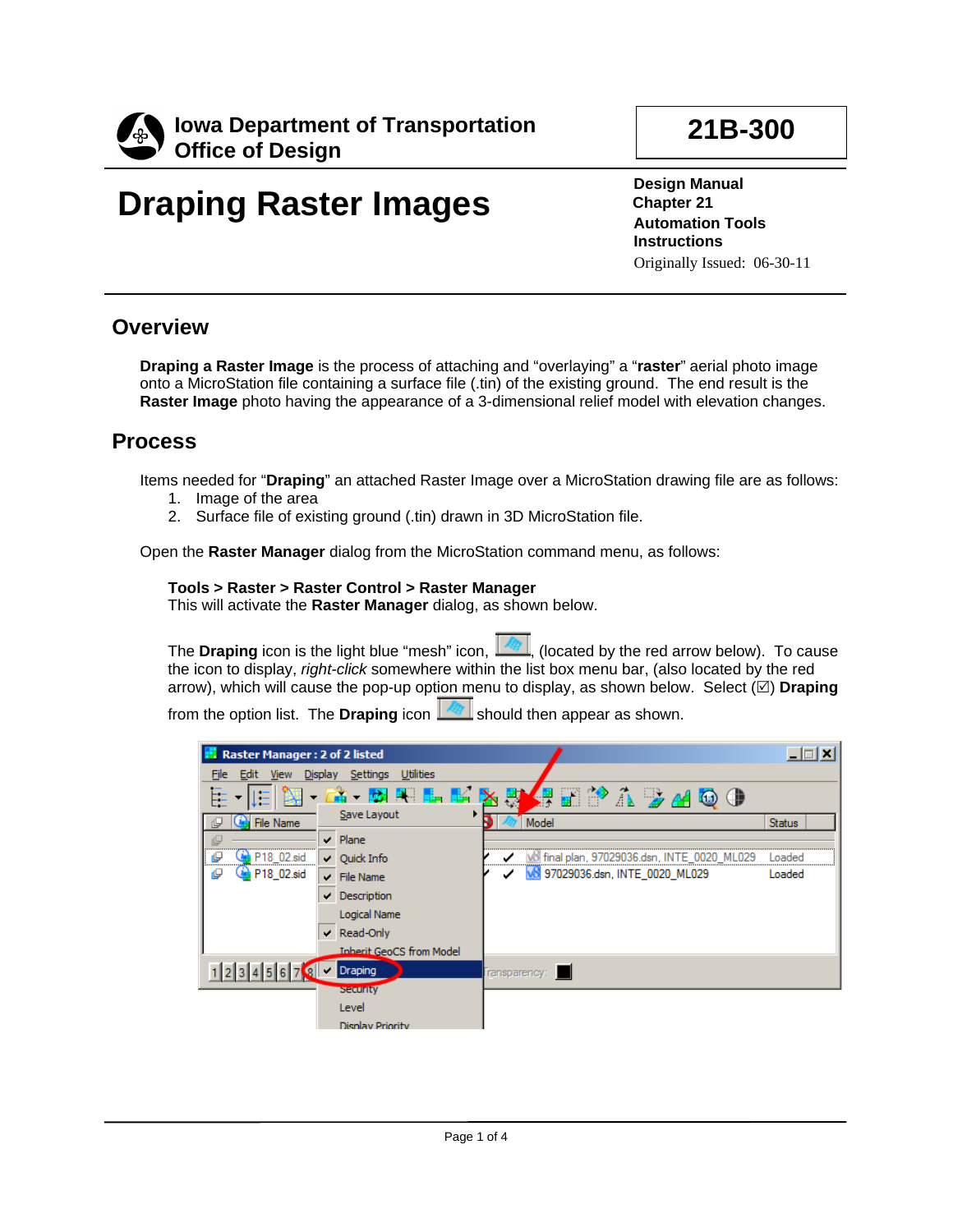From the **Raster Manager** dialog, (shown above), *select* **File > Attach > Raster.** This will produce the **Attach Raster Reference** dialog, as partially shown at the right.

*Browse* to the location of the appropriate image file. S*elect* the image and *Attach* it by *clicking* the **Open** button.

For more details on attaching Raster files**, see Bentley Raster Manager** help files.

From the MicroStation menu bar, *select* 

#### **Tools > Visualization > Materials > Define Materials**

Attach Raster Reference Look in: **Aerial Images** ⊻  $\Theta$  $\vert \cdot \vert$  Date modifi Name  $\triangle$ ٩ AllamakeeCounty 12/8/2010 12/22/2009 ent Places Amberg\_tif 12/22/2009 Amberg\_tif.ISDef BlackHawkCounty 9/1/2010 1 BooneCounty 10/13/2010 Desktop CerroGordoCounty 12/21/2010 ChickasawCounty 1/22/2010

This will produce the **Material Editor** dialog. The dialog shown below is in the **Advanced Mode**, which can be selected from the **Settings** option in the menu bar.

| Material Editor (Advanced Mode)                     | □                                                                                    |
|-----------------------------------------------------|--------------------------------------------------------------------------------------|
| Table Palette Material Edit Settings                |                                                                                      |
| $\lambda$ + $\alpha$ + $\beta$ + $\beta$ + $\alpha$ |                                                                                      |
| <b>CM Model</b>                                     | General Transparency   Fur   Expert                                                  |
| 由 roaddesign                                        | $\leq$<br><b>E</b> fficiency: 70                                                     |
|                                                     | 回门。<br>$\Box$ $\triangleright$ Color: $\Box$                                         |
|                                                     | $\rightarrow$<br>$\langle$<br>Diffuse: 50<br>$\Box$<br>and the state of              |
|                                                     | Casts Shadows                                                                        |
|                                                     | $Finish =$                                                                           |
|                                                     | $\Box$ -<br>$\blacksquare$ $\blacktriangleright$ Specular: 20<br>$\geq$              |
|                                                     | $\mathscr{D}$ Finish: 20<br>印っ<br>$\geq$                                             |
|                                                     | Reflection                                                                           |
|                                                     | $\sqrt{\phantom{a}}$ $\sqrt{\phantom{a}}$ Reflect: $\boxed{0}$<br>$\geq$<br>$\Box$ - |
|                                                     | $\left\langle \cdot \right\rangle$<br>印。<br>$\geq$<br>$\mathscr{D}$ Fresnel: 0       |
|                                                     | <b>Blur Reflections</b><br>Reflection Rays:<br>  64                                  |
|                                                     | $C$ learcoat: $0$<br>$\geq$<br>■▼                                                    |
|                                                     | $\left\langle \cdot \right\rangle$<br>$\geq$<br>$\Box$ -<br>Anisotropy: 0            |
|                                                     | Surface<br>印一<br>$\left\  \cdot \right\ $<br>$\geq$                                  |
|                                                     | Bump:   10<br>Displacement (mm): 0.0                                                 |
|                                                     | u -                                                                                  |
|                                                     | 引っ<br><b>Glow</b>                                                                    |
|                                                     | $\rightarrow$ 5 Glow: 0 $\rightarrow$<br>Ⅲ×                                          |
|                                                     |                                                                                      |
|                                                     |                                                                                      |
|                                                     |                                                                                      |
|                                                     | ▲ Preview<br>1.0000sf                                                                |
|                                                     | $\Box$ Size:<br>Mode:<br>Luxology<br>$\vee$                                          |
|                                                     | Display:<br>Example<br>$\vee$                                                        |
|                                                     | Refresh:   Automatic<br>$\vee$                                                       |
|                                                     | 배치<br>$\geq$<br><b>Contract Contract</b>                                             |
|                                                     |                                                                                      |
|                                                     |                                                                                      |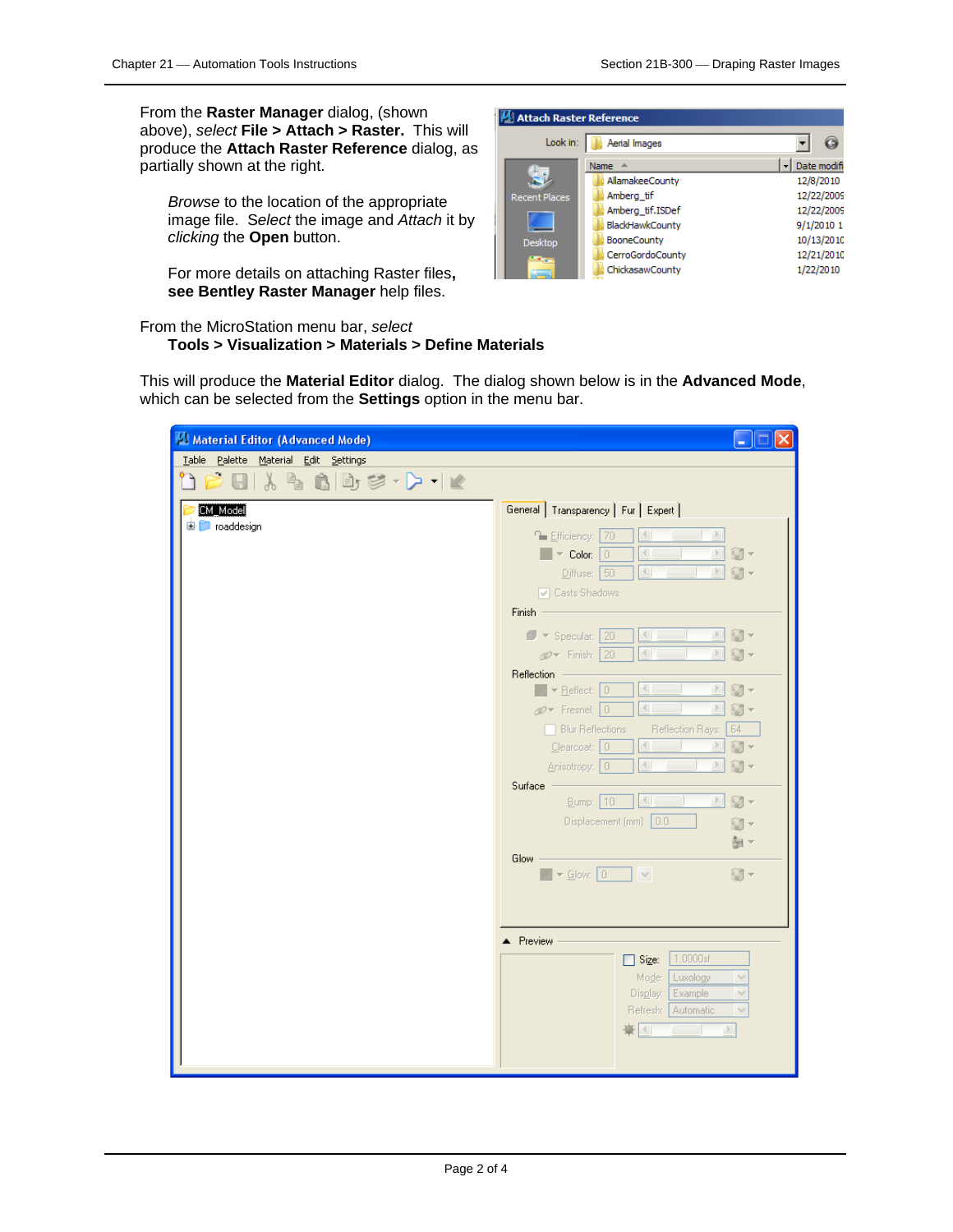From the **Material Editor** dialog menu bar, (shown above), *select* **Palette > Open.** This will display the **Open Palette** dialog, as shown at the right.

*Select, (highlight),* the **dcdrape.pal** option, (as shown), and *click* **OK**.



The action listed above will add the **dcdrape** option to the **Material Editor** dialog, as shown below.

| Material Editor (Advanced Mode)                            |                                                                                                 |
|------------------------------------------------------------|-------------------------------------------------------------------------------------------------|
| Table Palette Material Edit Settings                       |                                                                                                 |
| $1\leq i\leq k$ to $i\leq k$ . The $i\leq k$               |                                                                                                 |
| CM_Model                                                   | General   Transparency   Fur   Expert                                                           |
| 由<br>roaddesign<br>dodrape<br>Ėŀ<br>A <sup>3</sup> dedrape | <sup>∩</sup> Efficiency:<br>90<br>$\blacksquare$                                                |
|                                                            | $\Omega$ -<br>В<br>D≻<br>$\bullet$ $\bullet$ Color:<br>100<br>$\parallel$ IIII                  |
|                                                            | 回行・<br>K<br>Diffuse: 54<br>$\sim$ 1111 $\sim$                                                   |
|                                                            | □ Casts Shadows                                                                                 |
|                                                            | Finish                                                                                          |
|                                                            | $\Box$<br>$\blacktriangleright$<br>$\blacktriangleright$ Specular:<br>36<br>$\blacksquare$<br>к |
|                                                            | d g-<br>$\sqrt{\bullet}$ Finish:<br>23<br>$\blacksquare$<br>к                                   |
|                                                            | Reflection                                                                                      |
|                                                            | $\left  \cdot \right $<br>回向。<br>$\sqrt{4}$ $\blacktriangleright$ Reflect:<br>0                 |

In the **Material Editor** dialog, (above), *select the Material > Assign option from the menu bar.* This will display the **Assign Material** dialog, as shown at the right.

From the icon options in the **Assign Material** dialog menu bar, *select* the **Assign by Level/Color** option, as shown by the red arrow at the right.

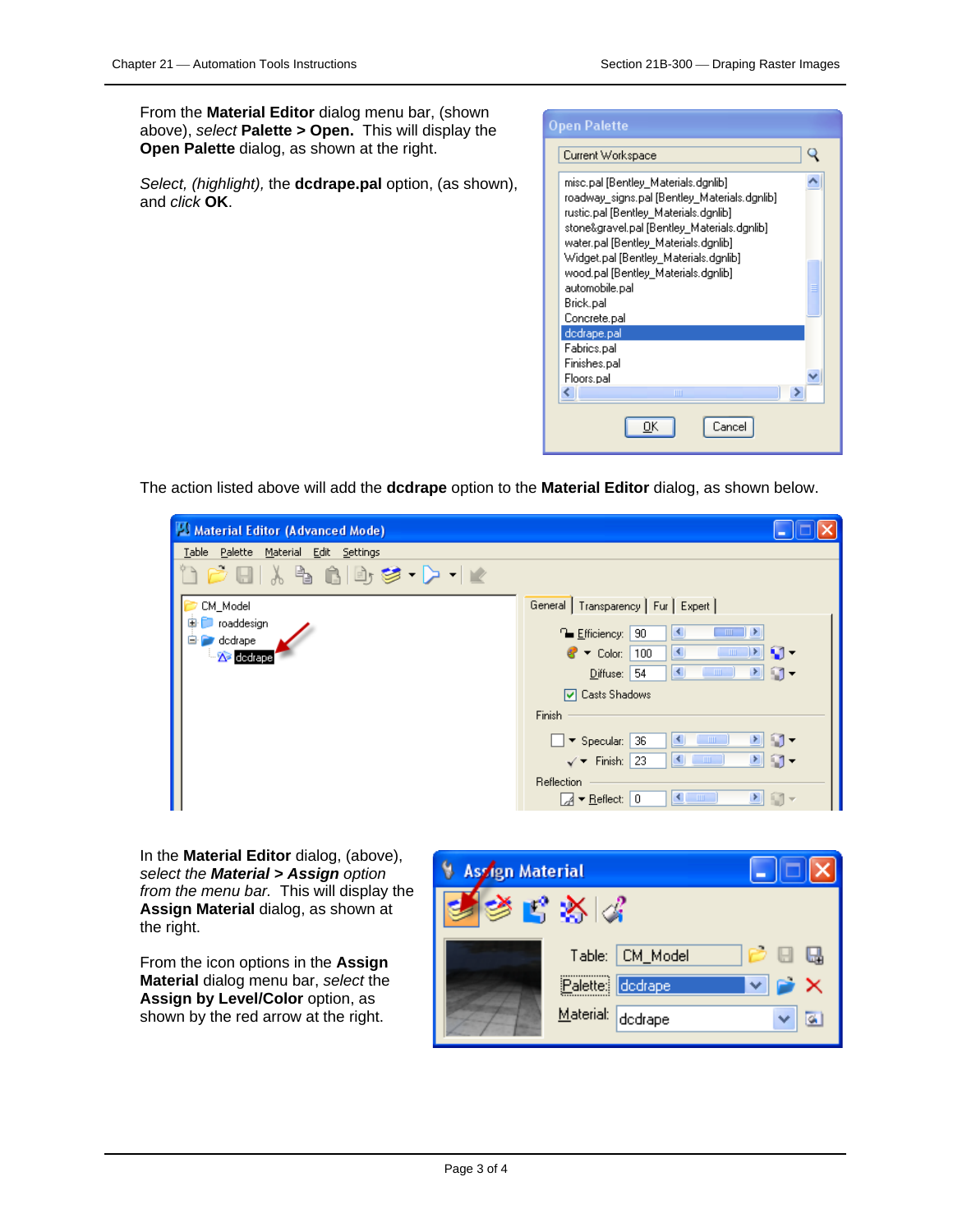The above action will cause the **Assign Material > Identify element**  command to display in the MicroStation command area, as shown at the right.



With the MicroStation pointer, select the surface symbology drawn in the design file to assign the material **dcdrape,** as shown at the right..



From the MicroStation command menu bar, open the **Settings > View Attributes** dialog, as shown at the right.

In the **Presentation** window of the **View Attributes** dialog, set the **Display Style** to **Smooth,** as shown at the right.